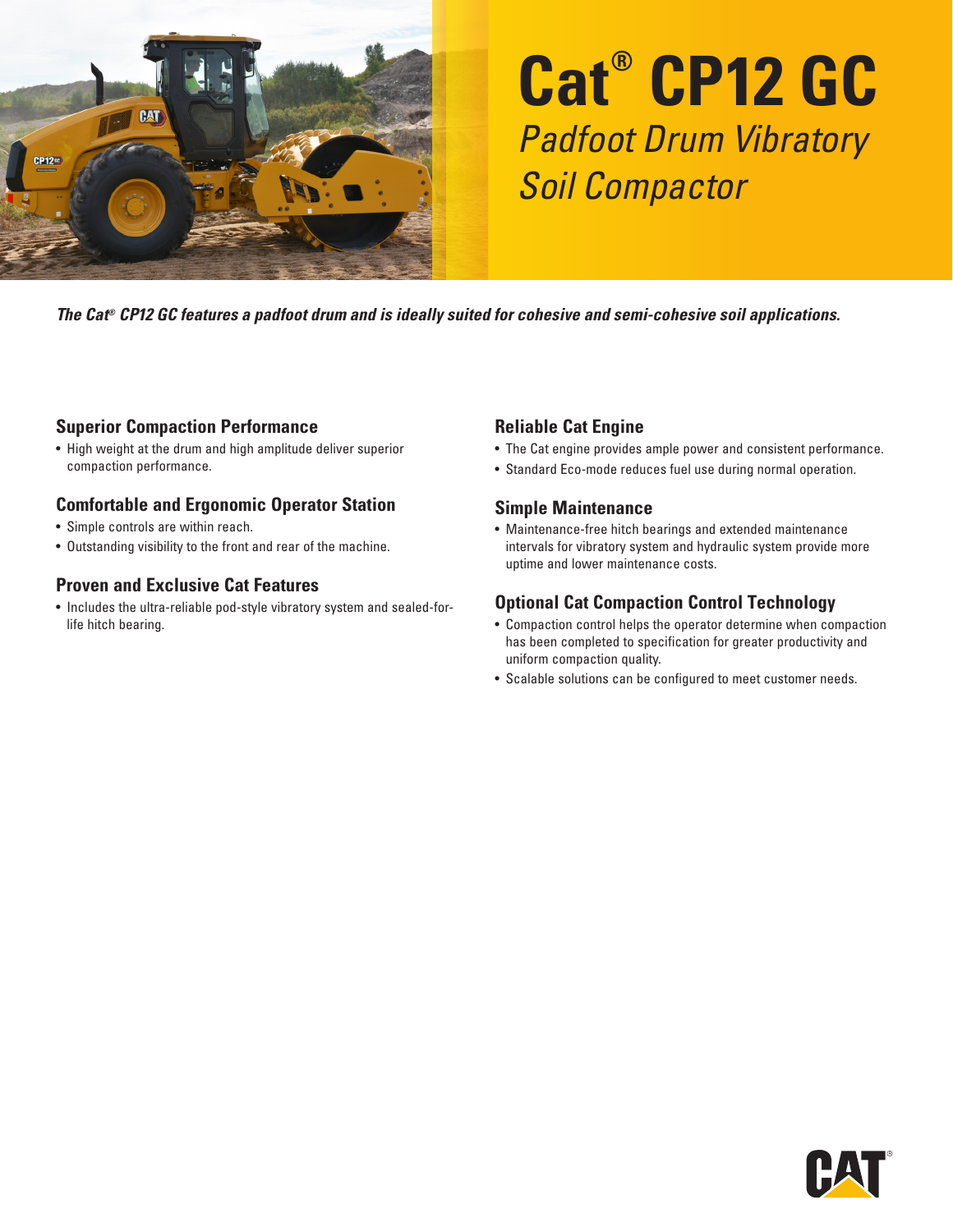### **Technical Specifications**

| <b>Engine - Power Train</b>                           |                                       |                         |
|-------------------------------------------------------|---------------------------------------|-------------------------|
| <b>Engine Model</b>                                   | Cat C4.4                              |                         |
| <b>Global Emissions</b>                               | US EPA Tier 3<br><b>EU Stage IIIA</b> |                         |
| Gross Power ISO 14396                                 | 83.0 kW                               | 111.3 hp                |
| Gross Power SAE J1995                                 | 83.8 kW                               | 112.4 <sub>hp</sub>     |
| Net Power ISO 9249*                                   | 79.4 kW                               | 106.5 <sub>hp</sub>     |
| Net Power SAE J1349*                                  | 78.5 kW                               | 105.3 <sub>hp</sub>     |
| Displacement                                          | 441                                   | $268.5$ in <sup>3</sup> |
| <b>Stroke</b>                                         | $127 \text{ mm}$                      | 5.0 <sub>in</sub>       |
| Bore                                                  | $105 \text{ mm}$                      | 4.1 in                  |
| Max. Travel Speed (Forward or Reverse)                | 11 km/h                               | $6.84$ mph              |
| Theoretical Gradeability, with or without vibration** |                                       | 50%                     |

| <b>Vibratory System Specifications</b>                |                  |                 |
|-------------------------------------------------------|------------------|-----------------|
| Nominal Amplitude - High                              | $1.8 \text{ mm}$ | $0.071$ in      |
| <b>Frequency at High Idle</b>                         | 30.0 Hz          | 1800 vpm        |
| <b>Frequency at Eco-Mode</b>                          | 28.6 Hz          | 1716 vpm        |
| <b>Nominal Amplitude - Low</b>                        | $0.89$ mm        | $0.035$ in      |
| Frequency at High Idle                                | 33H <sub>z</sub> | 1980 vpm        |
| <b>Frequency at Eco-Mode</b>                          | $31.5$ Hz        | 1890 vpm        |
| <b>Centrifugal Force</b>                              |                  |                 |
| Maximum                                               | 249 kN           | 55,932 lb       |
| Minimum                                               | 148 kN           | 33,249 lb       |
| French Classification, data/class w/<br>ROPS/FOPS cab | 48.8             | VM <sub>3</sub> |

| <b>Service Refill Capacities</b>            |                 |           |  |
|---------------------------------------------|-----------------|-----------|--|
| <b>Fuel Tank, total capacity</b>            | 248 L           | 65.6 gal  |  |
| <b>Cooling System</b>                       | 18.5L           | $4.9$ gal |  |
| Engine Oil w/ Filter                        | 9.5L            | $2.5$ gal |  |
| <b>Eccentric Weight Housings (combined)</b> | 26L             | $6.9$ gal |  |
| <b>Axle and Final Drives</b>                | 10 <sub>L</sub> | $2.6$ gal |  |
| <b>Hydraulic Tank (service refill)</b>      | 23L             | $6.1$ gal |  |

| Weights                              |           |           |
|--------------------------------------|-----------|-----------|
| Operating Weight w/ Sun Canopy       |           |           |
| w/ Oval Padfoot Shell                | 12 307 kg | 27,132 lb |
| w/ Square Padfoot Shell              | 12 339 kg | 27,203 lb |
| Operating Weight w/ ROPS/FOPS Canopy |           |           |
| w/ Oval Padfoot Shell                | 12 485 kg | 27,524 lb |
| w/ Square Padfoot Shell              | 12 517 kg | 27,594 lb |
| Operating Weight w/ ROPS/FOPS Cab*** |           |           |
| w/ Oval Padfoot Shell                | 12 639 kg | 27,863 lb |
| w/ Square Padfoot Shell              | 12671 kg  | 27,934 lb |
| Weight at Drum w/ Sun Canopy         |           |           |
| w/ Oval Padfoot Shell                | 7655 kg   | 16,877 lb |
| w/ Square Padfoot Shell              | 7687 kg   | 16,947 lb |
| Weight at Drum w/ ROPS/FOPS Canopy   |           |           |
| w/ Oval Padfoot Shell                | 7725 kg   | 17,030 lb |
| w/ Square Padfoot Shell              | 7757 kg   | 17,100 lb |
| Weight at Drum w/ ROPS/FOPS Cab      |           |           |
| w/ Oval Padfoot Shell                | 7767 kg   | 17,123 lb |
| w/ Square Padfoot Shell              | 7800 kg   | 17,195 lb |

- \* Net power advertised is the power available at the engine flywheel when equipped with a fan at maximum speed, air cleaner, clean emissions module, and alternator.
- \*\* Actual gradeability may vary based on site conditions and machine configuration. Refer to the Operation and Maintenance Manual for more information.
- \*\*\* Standard operating weight considers full fuel tank, 75 kg operator, flotation tires, padfoot drum, and cab with A/C.

The air conditioning system on this machine contains the fluorinated greenhouse gas refrigerant R134a (Global Warming Potential = 1430). The system contains 2.2 kg of refrigerant, which has a  $CO<sup>2</sup>$  equivalent of 3.146 metric tonnes.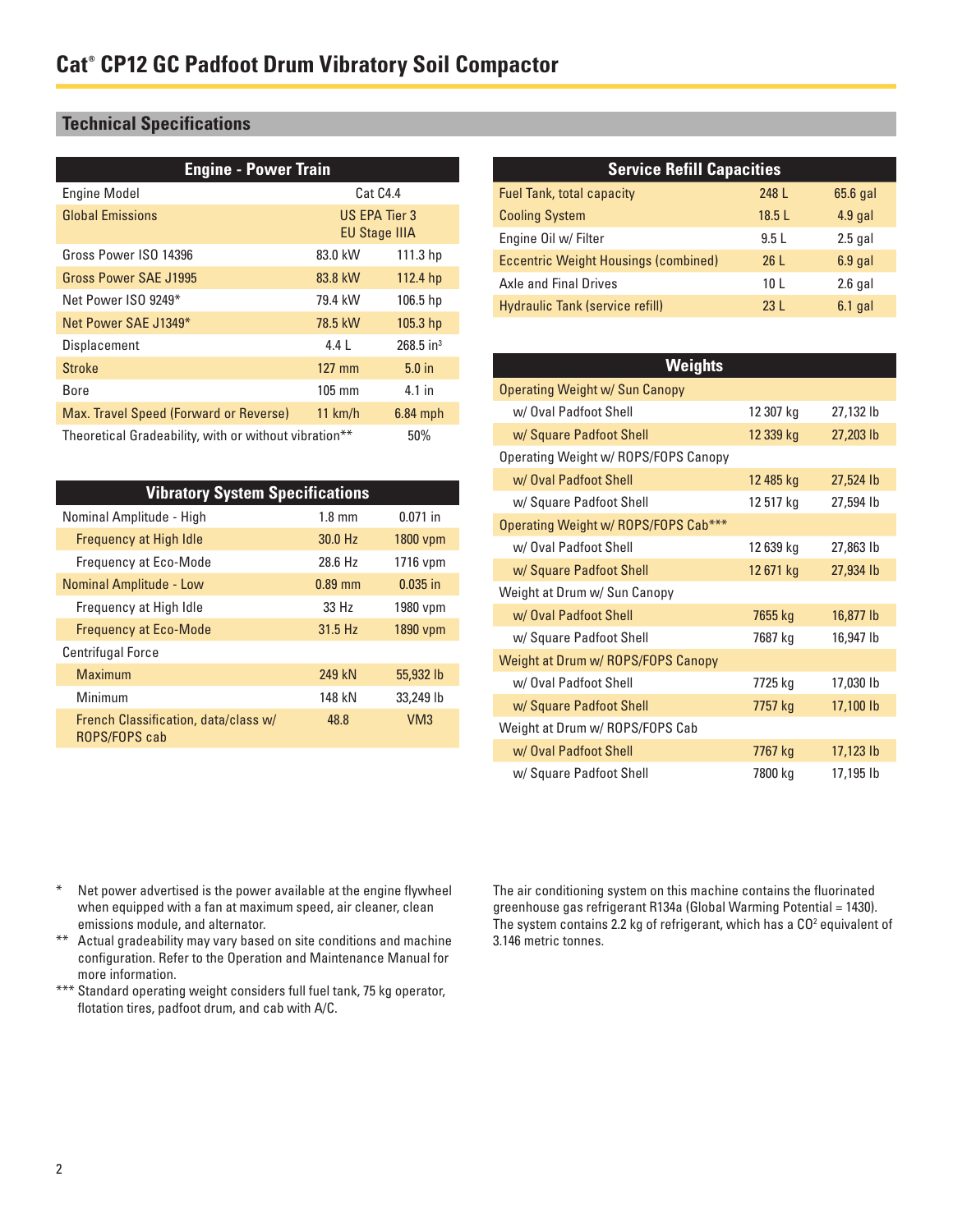## **Cat® CP12 GC Padfoot Drum Vibratory Soil Compactor**





| <b>Dimensions</b>        |                                 |                  |           |
|--------------------------|---------------------------------|------------------|-----------|
|                          | Overall Length                  | $5.70 \; m$      | 18.71 ft  |
| $\overline{\phantom{a}}$ | <b>Overall Width</b>            | $2.30 \text{ m}$ | $7.53$ ft |
| 3                        | Drum Width                      | 2134 mm          | 84 in     |
| $\overline{4}$           | <b>Drum Shell Thickness</b>     | $25 \text{ mm}$  | $0.98$ in |
| 5                        | Drum Diameter (over pads)       | 1549 mm          | $60.9$ in |
| 6                        | <b>Overall Height</b>           | 3.0 <sub>m</sub> | $9.8$ ft  |
| 7                        | Wheelbase                       | 3.0 <sub>m</sub> | $9.8$ ft  |
| 8                        | <b>Ground Clearance</b>         | 516 mm           | $20.3$ in |
| 9                        | Curb Clearance                  | 496 mm           | $19.5$ in |
|                          | <b>Inside Turning Radius</b>    | $3.86$ m         | $12.7$ ft |
|                          | <b>Hitch Articulation Angle</b> | $34^{\circ}$     |           |
|                          | <b>Hitch Oscillation Angle</b>  | $15^\circ$       |           |

| <b>Padfoot Specifications</b>       |                       |                        |  |
|-------------------------------------|-----------------------|------------------------|--|
| Number of Pads                      | 140                   |                        |  |
| Pad Height, oval pads               | $127$ mm              | 5.0 <sub>in</sub>      |  |
| Pad Face Area, oval pads            | $74.4 \text{ cm}^2$   | $11.5$ in <sup>2</sup> |  |
| Pad Height, optional square pads    | $100 \text{ mm}$      | 3.9 <sub>in</sub>      |  |
| Pad Face Area, optional square pads | $123$ cm <sup>2</sup> | $19.1$ in <sup>2</sup> |  |
| <b>Number of Chevrons</b>           | 14                    |                        |  |

\* Smooth drum model equipped with padfoot shell kit

#### **Vibratory Soil Compactor Selection Guide**



Size: Less than 50 mm (2 in) diameter

Not all models are available in each region. Contact your Cat® dealer representative for more information.